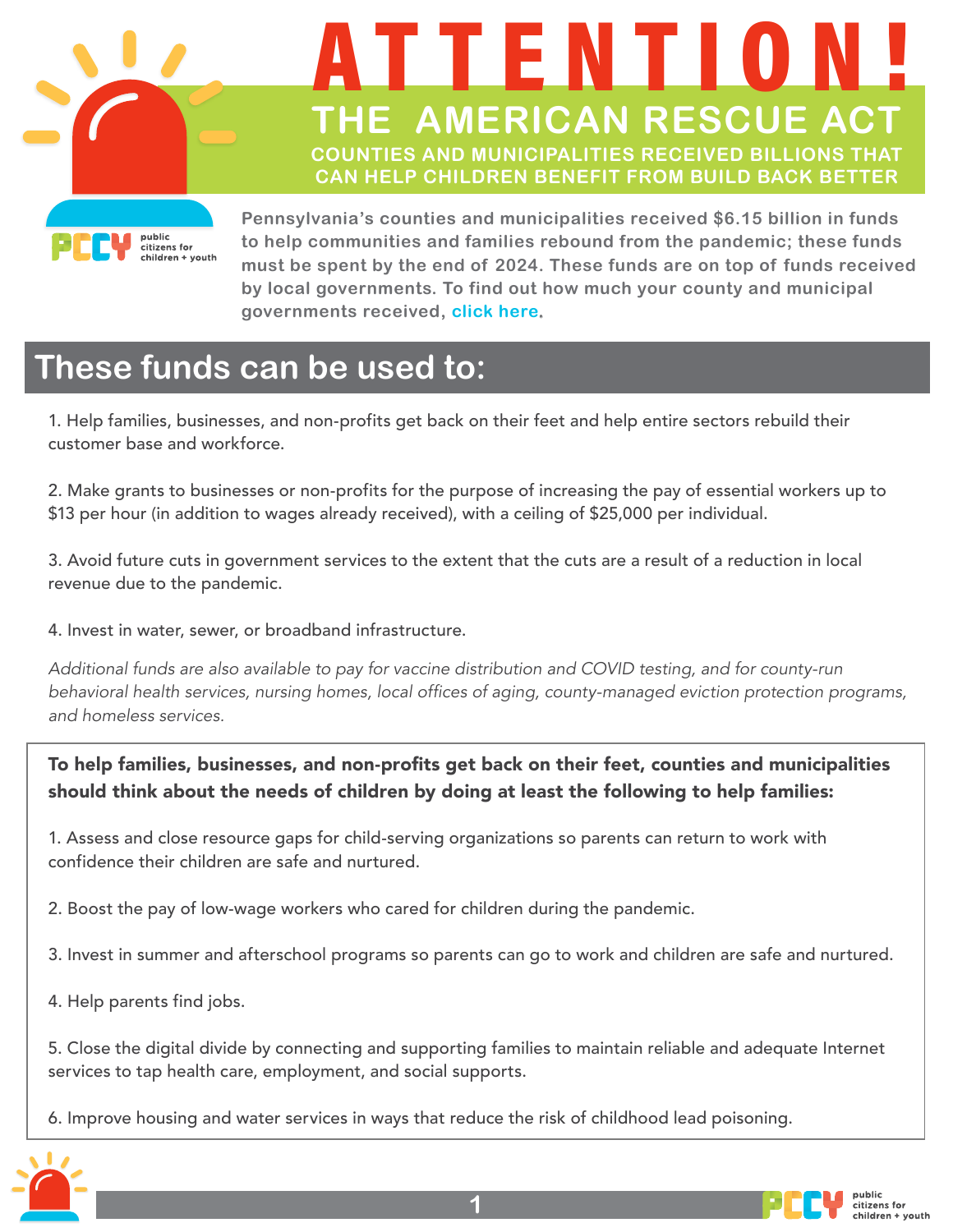## 1. Assess and address needs of child-serving organizations

Reach out to all child-serving organizations including school districts, child care providers, pre-K and Head Start programs, foster care and juvenile justice, early intervention, behavioral health and youth services entities to assess their needs with respect to:

a. Close resource gaps for in-person services to children – Make sure all child-serving organizations and programs are ready to provide in-person services to children this summer and all next school year, in accordance with COVID safe practices, and use Rescue Act funds to address any resource shortages that would preclude children from engaging in in-person programs or services.

b. Prepare/train staff to understand and address the impact of the pandemic on the social and emotional impact on children – Identify special training needs for staff, including training to address the critical social-emotional learning needs of children as a result of the pandemic.

c. Make sure children are safe – Spend funds to intensify home visits for children in foster care, or families who are struggling because their children were not consistent in their school or childcare attendance. Every effort must be made to make sure children were and are not suffering from abuse or neglect during the shutdown and that families are connected with needed social services and supports.

d. Leave no vacancy unfilled – Many youth-serving organizations, including schools and child care centers, may need extra help finding workers to staff up for the summer and the fall. Where agencies are facing labor shortages, Rescue Act funds can be used to organize special job fairs or common marketing efforts to recruit unemployed and skilled local parents for jobs available in these two critical sectors.

e. Make an extra effort to check in on families with limited English skills – The Rescue Plan and the two previous relief bills include substantial resources to help small businesses and families recover from the pandemic. Rescue Plan funds can be used to hire special outreach staff to ensure immigrant-owned businesses and immigrant families can learn about these resources in their native languages. Funds can also be used to translate county information specifically around health care services, social supports, and grants or resources to help families rebound.

#### 2. Boost the pay of low-wage workers who cared for children during the pandemic

Parents relied on child care programs throughout the pandemic to care for children while they worked. These workers are among some of the lowest paid in the labor force, often working for wages less than are paid at "big-box stores." Where child care staff went to work daily and put their lives on the line to care for children, they should be rewarded for that sacrifice with the local Rescue Act funds available specifically to pay essential workers. To the extent that other child-serving organizations were also open and meeting the needs of families during the pandemic, the lower paid workers should be prioritized for the special essential worker payments.

**2**



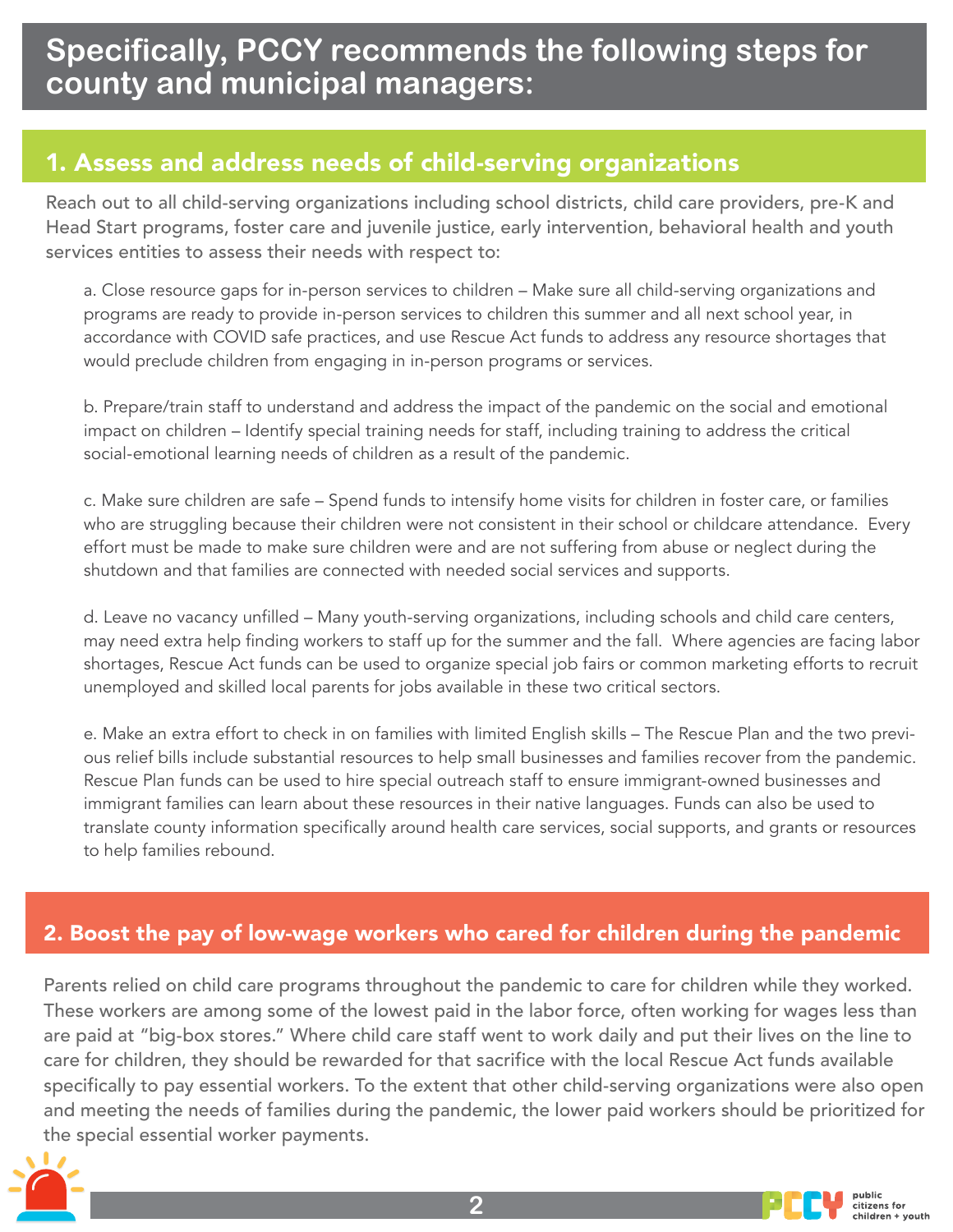### 3. Reconnect every child this summer

To help parents return to work and help children develop good routines, fund summer camps and other enrichment programs so that the maximum number of children are engaged in positive, inperson socialization activities. It's especially important to recruit children who did not attend virtual or hybrid instruction regularly so they can be readied for school in September. Further, to the extent that townships or youth organizations do not have enough funding for after school programs during the next school year, Rescue Act funds can be used to fill those gaps.

#### 4. Help parents find jobs

Thousands of parents lost their jobs during the pandemic and still others may not have been able to find work even before the pandemic. Counties must create real connections between their County Workforce Board and municipalities with the goal of finding every parent who can work and helping them reconnect to employment. Rescue Act funds can be used to support municipal re-employment workshops or job fairs at the municipal level or across nearby municipalities so that parents can easily engage with re-employment services. Employment/re-employment efforts must recognize that many parents are still caring for children at home so the hours and locations of outreach events must be scheduled in ways that optimize participation by parents.

### 5. Close the digital divide for all families

The Rescue Act is THE chance to Build Back Better and a part of doing so means improving technology that can support learning and connection to social supports for children. Counties and local governments can use these funds to make sure every family has Internet service, sufficient speed and bandwidth to connect to telemedicine and social services, and modern computers or devices.

Counties must work together with their municipalities to create a common plan for capturing data for every household with respect to ISP access and speed. To the extent that there is a gap in access, reasonable speeds, or regular interruptions in bandwidth, counties should meet with ISP providers to solve the access issues with ISP provider resources first.

Funds from the Rescue Act can be used to provide technical support for families who are not tech savvy and have yet to use the Internet for education, telemedicine, or accessing social supports. PCCY suggests a three-step process:

1. Counties and municipalities spend Rescue Act funds on a low-cost method of finding these families in partnership with local ISP providers.

2. Contract with a local or regional organization to help families tap federal funds for reduced price ISP access and administer a system to give out low-cost or free computers that can support online access to services and supports. These entities must also train families to use the computer for telemedicine and other services and operate a "help desk" so families can build their capacity over time to use the Internet for problem solving, service access, and learning.

3. To reach the most "disconnected" families, Rescue Act funds must enable all services to be available to families in their native language.

**3**



public citizens for children + vouth